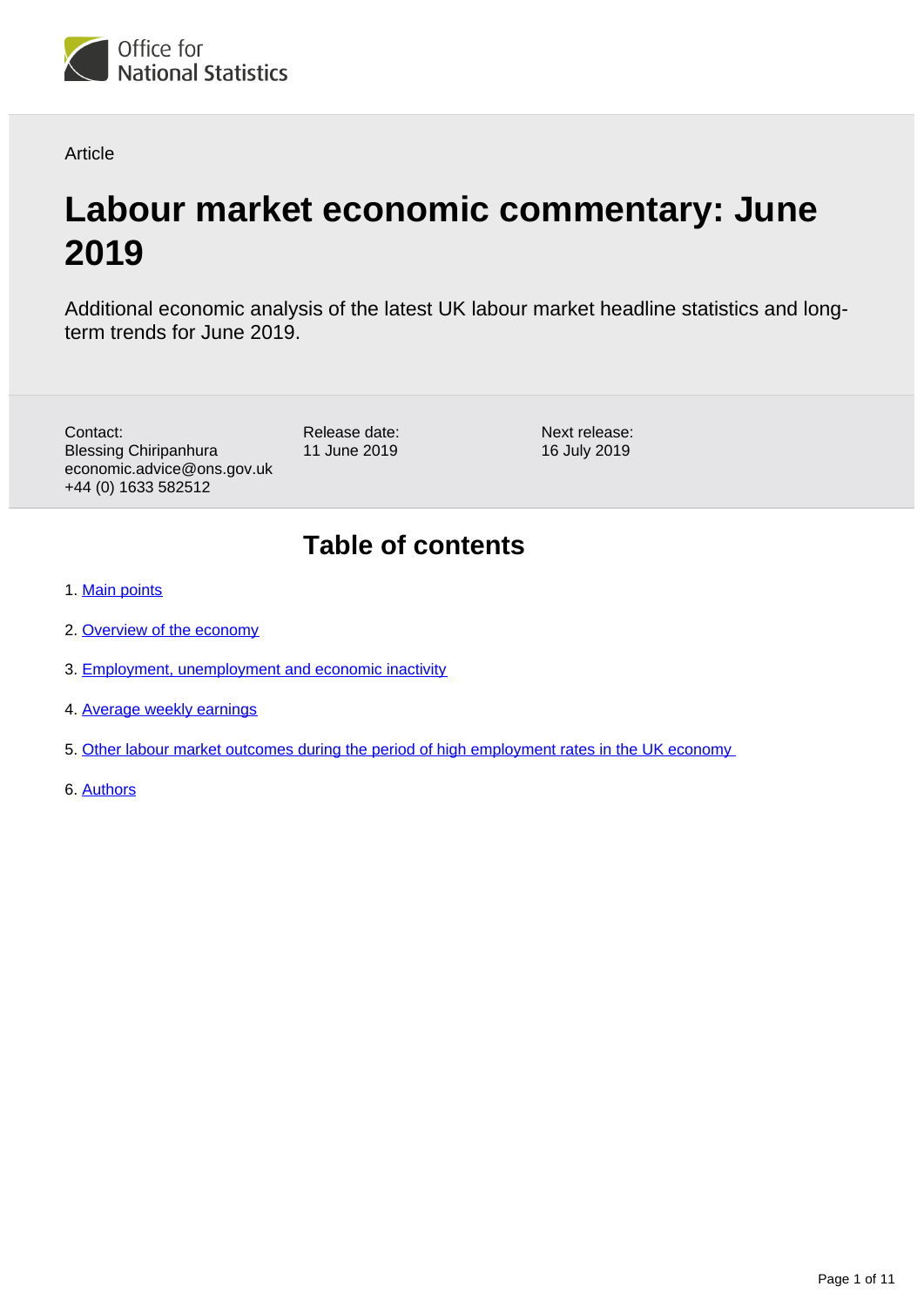# <span id="page-1-0"></span>**1 . Main points**

- In the three months to April 2019, the number of people in employment in the UK increased by 32,000 to a record high of 32.75 million.
- The unemployment rate for women fell to a joint-record low of 3.7%.
- The number of economically inactive women reduced to a record low of 5.2 million.
- In the environment of high employment, relative poverty has remained stable and absolute poverty has reduced.
- The level of income inequality has increased at the top and bottom of the income distribution spectrum, but it reduced in the middle of the spectrum.

## <span id="page-1-1"></span>**2 . Overview of the economy**

The UK's economic outlook is characterised by uncertainty regarding the country's exit from the European Union (EU). In its latest [Inflation Report \(PDF, 3.84MB\)](https://www.bankofengland.co.uk/-/media/boe/files/inflation-report/2019/may/inflation-report-may-2019.pdf?la=en&hash=D4985F6D513BF04EB81A28C53F6DB0CFB8CC09FB), the Bank of England stated that it expected economic growth to remain subdued. Several forecasters have pointed to EU exit uncertainty as a factor now affecting the economy.

For instance, the British Retail Consortium (BRC) reported that [total sales declined by 2.7% in May](https://brc.org.uk/retail-insight-analytics/retail-sales-reports/retail-sales-monitor/reports?id=31133), due partly to the uncertainty that is causing the manufacturing sector to contract. The [EY's Europe Attractiveness Survey 2019](https://www.ey.com/en_gl/attractiveness/19/how-can-europe-raise-its-game-ey-european-attractiveness-survey-2019) reported that stock build-up has weakened, which is likely to contribute to weaker growth. The survey reported that foreign direct investment in manufacturing declined by 35% in 2018. These developments have negative impacts on labour market outcomes.

On the international scene, the trade conflict between the USA and China is weighing down on trade between the two countries. The International Monetary Fund (IMF) points out that the tariffs imposed by both countries hurt [their consumers](https://blogs.imf.org/2019/05/23/the-impact-of-us-china-trade-tensions/) and the trade deficit between the countries remains broadly unchanged.

For instance, the fall in US soya beans exports to China was replaced (in China) by soya beans imports from Brazil. A decline in US imports from China was nearly matched by the increase in imports from Mexico. The US administration's attempt to reshape the global trading system has seen the US removing India from the Generalised System of Preferences list.

In the UK labour market, unemployment and economic inactivity remain low, and employment continues to increase. The Bank of England's Inflation Report for May 2019 reported that recruitment surveys (by the British [Chamber of Commerce](https://www.britishchambers.org.uk/news/2019/05/bcctotaljobs-no-business-sector-immune-from-recruitment-difficulties) and by the [Confederation of British Industry\)](https://www.cbi.org.uk/media-centre/articles/two-thirds-of-firms-cannot-fill-digital-roles/) indicated that hiring new staff had become more challenging with labour shortages across a broad range of sectors and skill levels.

However, the British Chamber of Commerce (BCC) reported that in the first quarter of 2019, [there was a decline](https://www.britishchambers.org.uk/news/2019/04/bcc-quarterly-economic-survey-q1-2019-business-hits-the-brakes)  [in the balance of firms that wanted to recruit new full-time workers](https://www.britishchambers.org.uk/news/2019/04/bcc-quarterly-economic-survey-q1-2019-business-hits-the-brakes) , there was a decrease in the balance of firms that wanted to recruit for permanent workers and there was a decline in the balance of firms that had training investment intentions.

The BCC also expects firms to raise their prices due to increases in costs. For instance, firms that have high proportions of low-paid workers face increasing pay expenditure in line with changes to the National Living Wage from the beginning of April 2019.

# <span id="page-1-2"></span>**3 . Employment, unemployment and economic inactivity**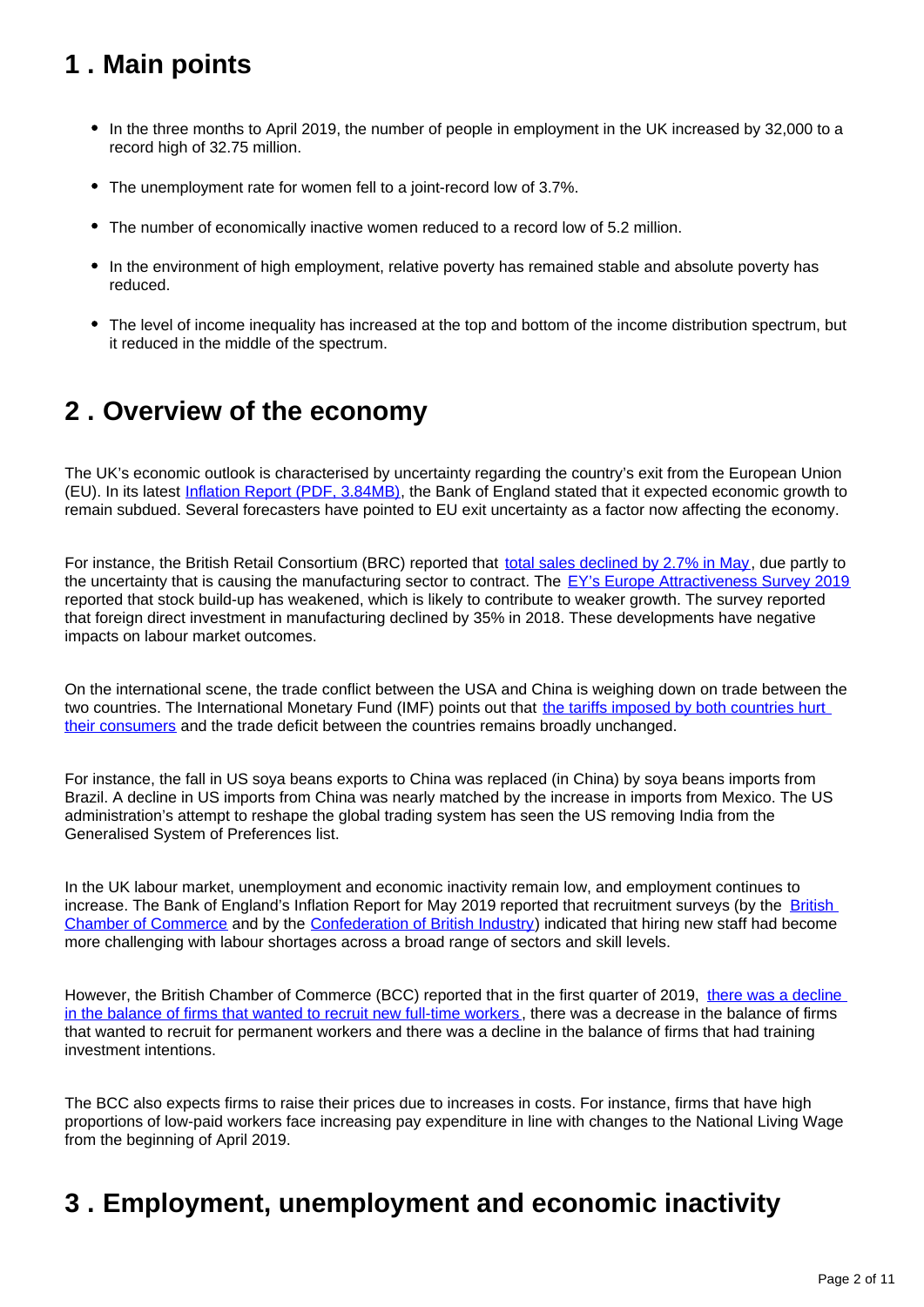## **Employment increased to a record high of 32.75 million**

The latest Labour Force Survey (LFS) shows that the number of people in employment in the UK increased by 32,000 to a record high of 32.75 million in the three months to April 2019. The employment rate remained unchanged at 76.1%.

The increase in employment was driven by women whose numbers increased by 60,000 on the quarter to a record high of 15.46 million. Consequently, the employment rate for women increased by 0.2 percentage points to 72.0%. The number of employed men fell by 27,000 on the quarter to 17.29 million. The employment rate for men fell 0.2 percentage points to 80.3%. The gap between the participation rates of men and women continues to decrease.

If we exclude unpaid family workers and those on government-supported training programmes, we can categorise people in employment as employees or as self-employed. The number of employees fell by 38,000 on the quarter to 27.67 million in the three months to April 2019. The decrease was driven by the fall in the number of men, which reduced by 80,000 on the quarter to 13.92 million. The number of women increased by 42,000 to 13.75 million over the same period.

The number of self-employed workers increased by 74,000 on the quarter to 4.91 million. The number of selfemployed men increased by 47,000 to 3.29 million and that of women increased by 28,000 to 1.62 million. The [Labour market economic commentary for May 2019](https://www.ons.gov.uk/employmentandlabourmarket/peopleinwork/employmentandemployeetypes/articles/labourmarketeconomiccommentary/latest) discussed some of the reasons for the growth in selfemployment in the economy.

## **Employment by age group**

The structure of employment can be analysed using age groups of workers. For this analysis, workers are categorised into age groups 16 to 17 years, 18 to 24 years, 25 to 34 years, 35 to 49 years, 50 to 64 years and 65 years and older. The latest estimates show that employment for four age groups increased in the three months to April 2019. These were age groups 50 to 64 years (59,000), 25 to 34 years (29,000), 16 to 17 years (21,000) and 65 years and over (15,000).

The employment trends of the age groups show these four age groups had notable trends, as shown in Figure 1. The age groups 25 to 34 years, 50 to 64 years and 65 years and older had upward trends, while the 16 to 17 years age group had a relatively downward trend.

The number of people in the age group 65 years and older in employment more than doubled in size to 1.3 million between the first calendar quarter (Jan to Mar) of 2006 and the three months to April 2019. The age group 50 to 64 years increased from 6.96 million to 9.2 million over the same period. The 25 to 34 years age group increased from 6.38 million to 7.56 million, while the 16 to 17 years age group reduced from 545,000 to 339,000.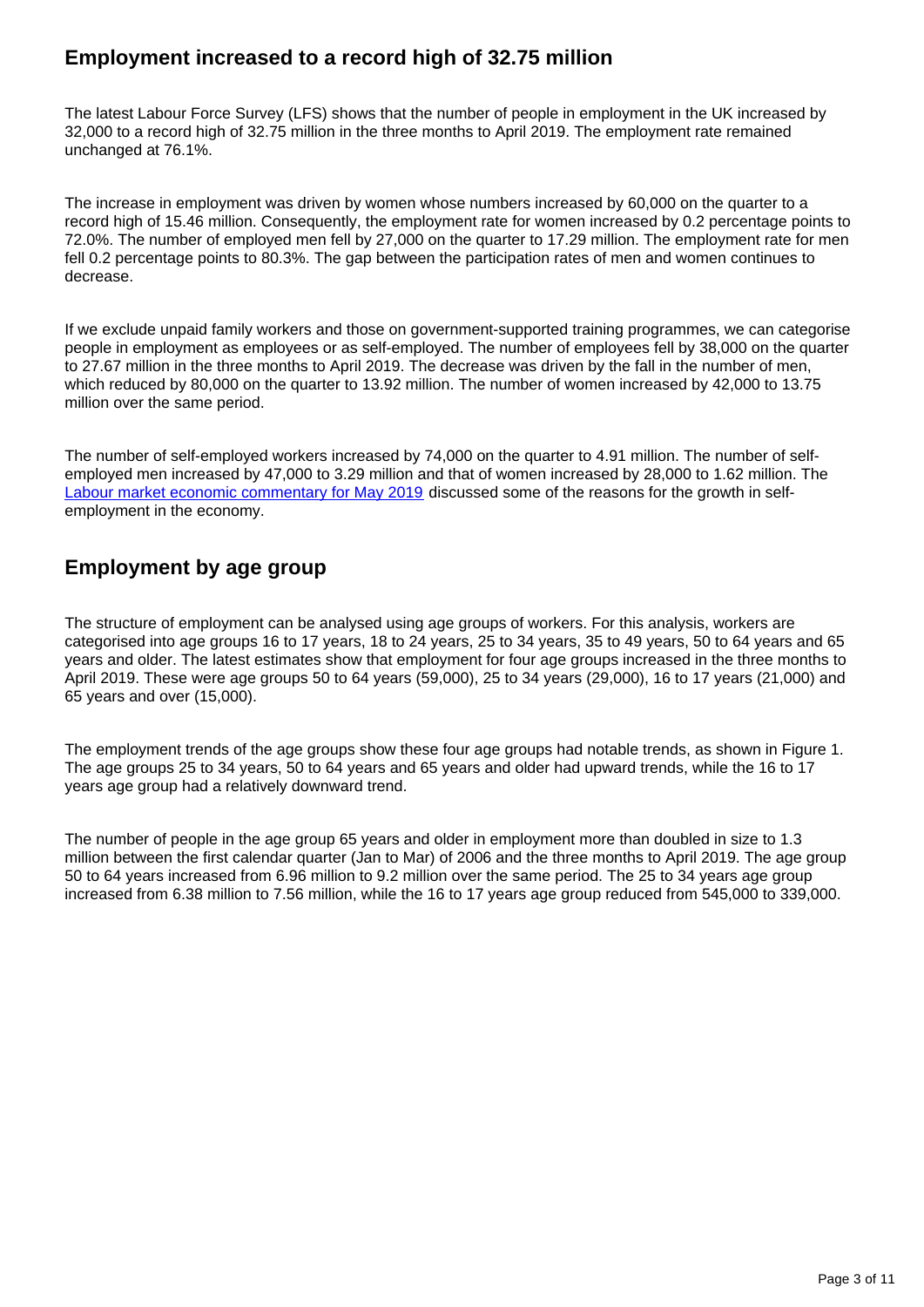### **Figure 1: Older workers aged 50 years and over experienced the largest growth in employment**

### **UK, Index of Employment, seasonally adjusted, January to March 2006 to February to April 2019**

## Figure 1: Older workers aged 50 years and over experienced the largest growth in employment

UK, Index of Employment, seasonally adjusted, January to March 2006 to February to April 2019



### **Source: Office for National Statistics – Labour Force Survey**

These figures show an interesting feature of the labour market: higher employment of older workers (that is, those aged 50 years and older). This phenomenon was caused partly by the equalisation of the State Pension age for women with that of men. The increase in the employment of people who are over 64 years old may be motivated by several factors, including financial considerations and the need to keep cognitive abilities. People are remaining in the labour market for longer due partly to the [removal of a default retirement age](https://www.gov.uk/government/news/default-retirement-age-to-end-this-year).

### **The unemployment rate decreased and that for women fell to a joint-record low of 3.7%**

The number of people who were unemployed fell by 34,000 to 1.30 million and the unemployment rate fell by 0.1 percentage points to 3.8% in the three months to April 2019. This indicates further tightening of the labour market.

More men (719,000) than women (586,000) were unemployed. The fall in unemployment was driven more by the fall in the number of unemployed women (25,000) than by that of men (9,000). The unemployment rate for women fell to a joint-record low of 3.7% in the three months to April 2019.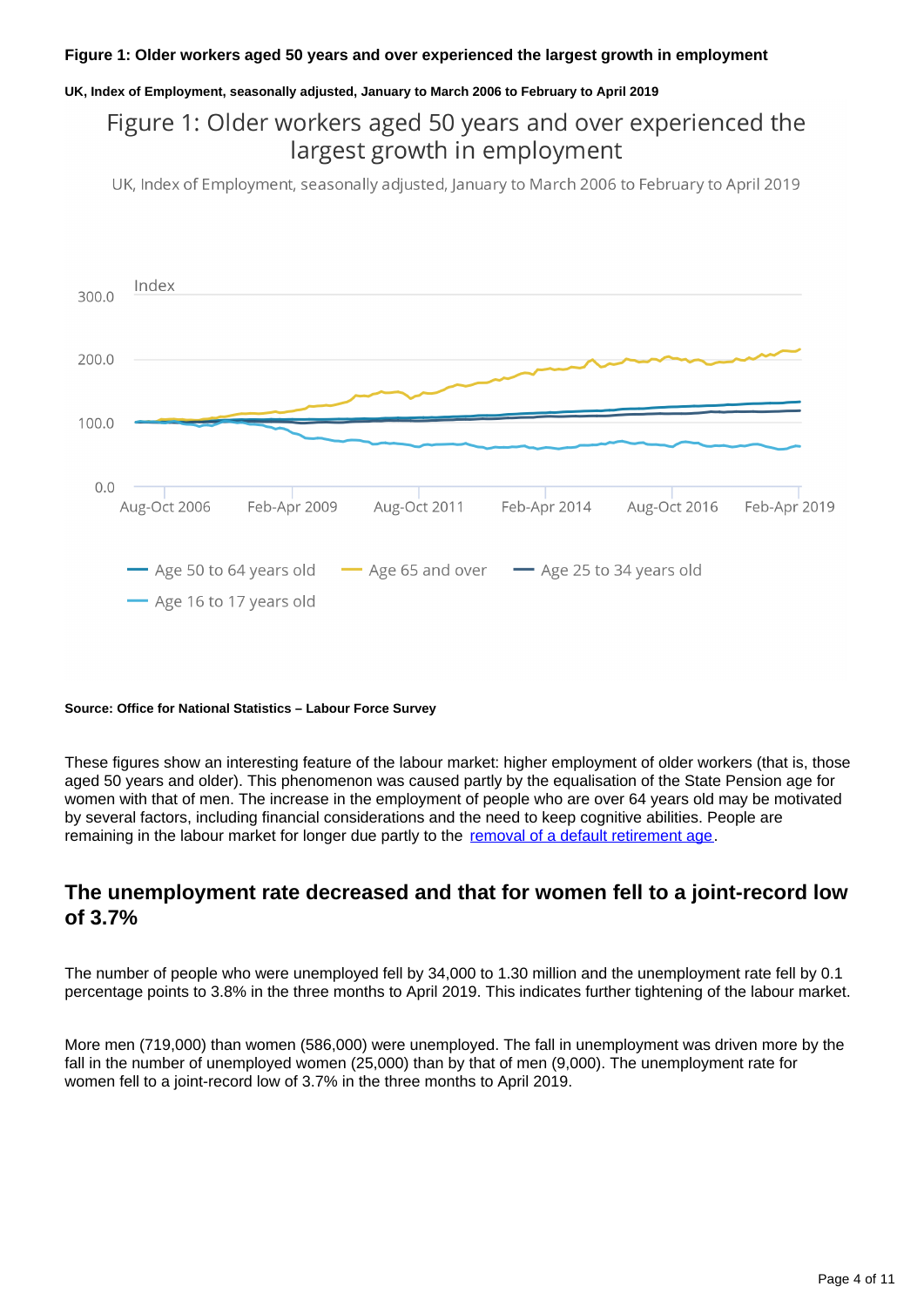### **The number of economically inactive women reduced to a record low of 5.2 million**

The number of economically inactive people increased by 32,000 to 8.58 million in the three months to April 2019. The inactivity rate increased by 0.1 percentage points to 20.8%.

The number of women who were inactive decreased by 19,000 to 5.24 million. This is a record low since the start of this data series in the March to May 1992 period. The number of men who were inactive increased by 51,000 to 3.34 million.

The fall in the number of inactive women together with a rising employment rate and declining unemployment confirm that women are now part of the mainstream labour market and cannot be viewed as a secondary labour market as was the situation 40 years ago.

## <span id="page-4-0"></span>**4 . Average weekly earnings**

The latest earnings data show that average weekly earnings continue to grow. Total pay (which includes bonus payments) for the whole UK economy increased by 3.1% on the year to reach £532 in April 2019.

In the private sector, total pay increased by 3.2% on the year to reach £531 in April. In the public sector, it grew by 3% on the year to reach £542 in April.

In April 2019, total pay growth tapered off because smaller bonuses were paid in that month than a year ago, and there was reduced growth in private sector total pay, especially in the wholesaling, retailing, hotels and restaurants and the manufacturing sectors.

The data on regular pay (which excludes bonus payments) show that for the whole economy, regular pay increased by 3.4% on the year to reach £502 in April 2019. Private sector regular pay increased by 3.5% on the year to reach £493 in April, while public sector total pay increased by 2.8% on the year to reach £541.

Real total pay increased by 1.2% and real regular pay by 1.5% in the year to April 2019. Both pay measures were deflated by the [Consumer Prices Index including owner occupiers' housing costs \(CPIH\)](https://www.ons.gov.uk/economy/inflationandpriceindices/bulletins/consumerpriceinflation/latest). Figure 2 shows the annual growth rates of real total pay and regular pay since February 2018.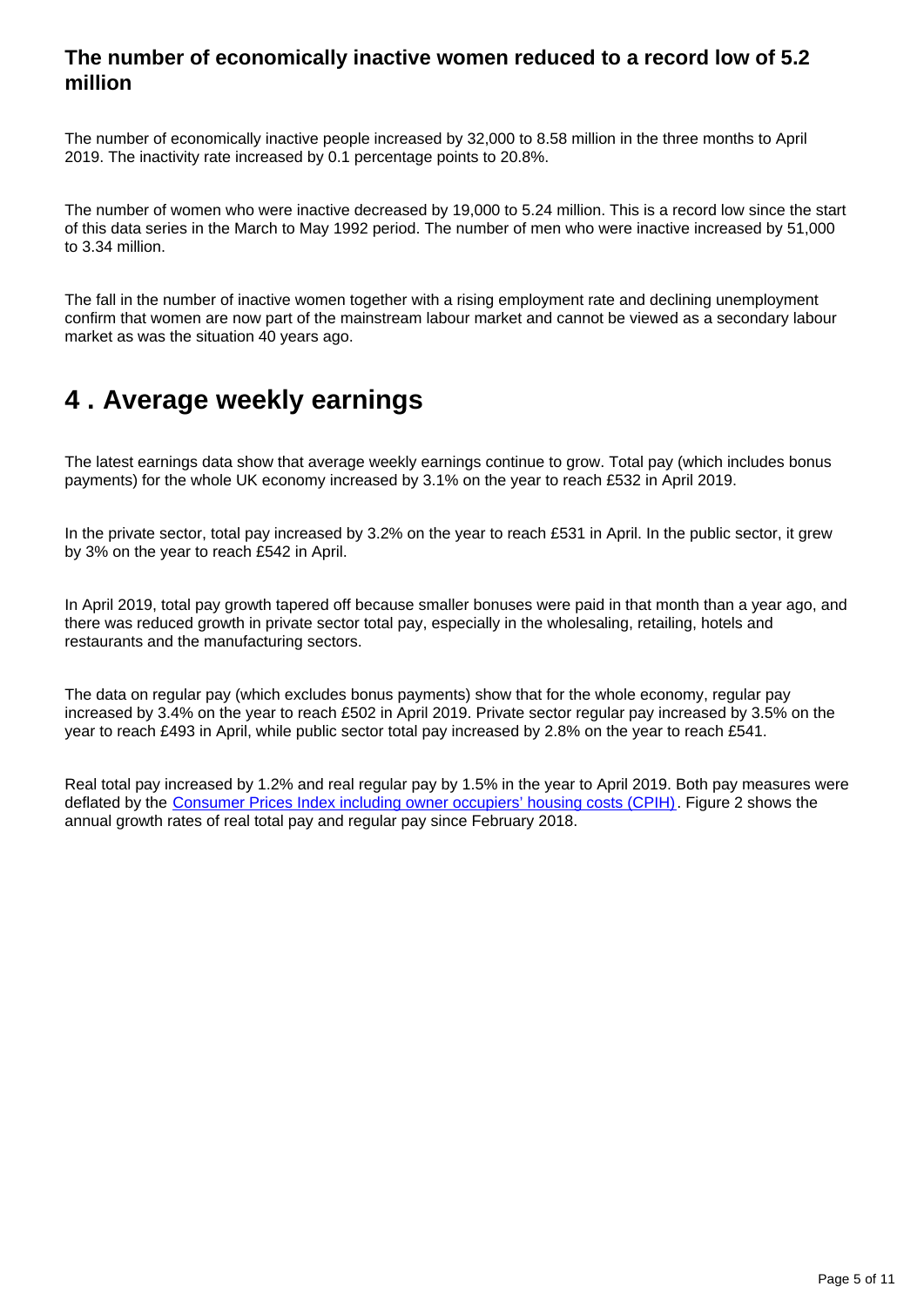### **Figure 2: Real pay growth was relatively subdued**

### **UK, seasonally adjusted, February 2018 to April 2019**

## Figure 2: Real pay growth was relatively subdued

UK, seasonally adjusted, February 2018 to April 2019



### **Source: Office for National Statistics – Monthly Wages and Salaries Survey**

Figure 2 shows that earnings growth has been relatively subdued over the past few months. In a tightening labour market, it would be expected that labour shortages would put pressure on wages to increase. However, the uncertainty in the economy may be reducing the impact of such pressure. As illustrated in our May 2019 report on [UK and non-UK people in the labour market](https://www.ons.gov.uk/employmentandlabourmarket/peopleinwork/employmentandemployeetypes/articles/ukandnonukpeopleinthelabourmarket/may2019), the number of non-UK workers increased in the three months to May 2019. This means the labour supply constraint may not be strictly binding.

## <span id="page-5-0"></span>**5 . Other labour market outcomes during the period of high employment rates in the UK economy**

The high employment rate in the economy indicates a strong labour market. The state of the labour market is important because employment plays an important distributional role. It facilitates social mobility and can aid households to exit from poverty. In this section, we examine the outcomes of some labour market variables alongside the high rate of employment. We start by presenting the trends of the employment rate and vacancies from 2001 onwards in Figure 3.

In the three months to April 2019, the employment rate remained largely unchanged. In April 2019, there were 841,000 vacancies.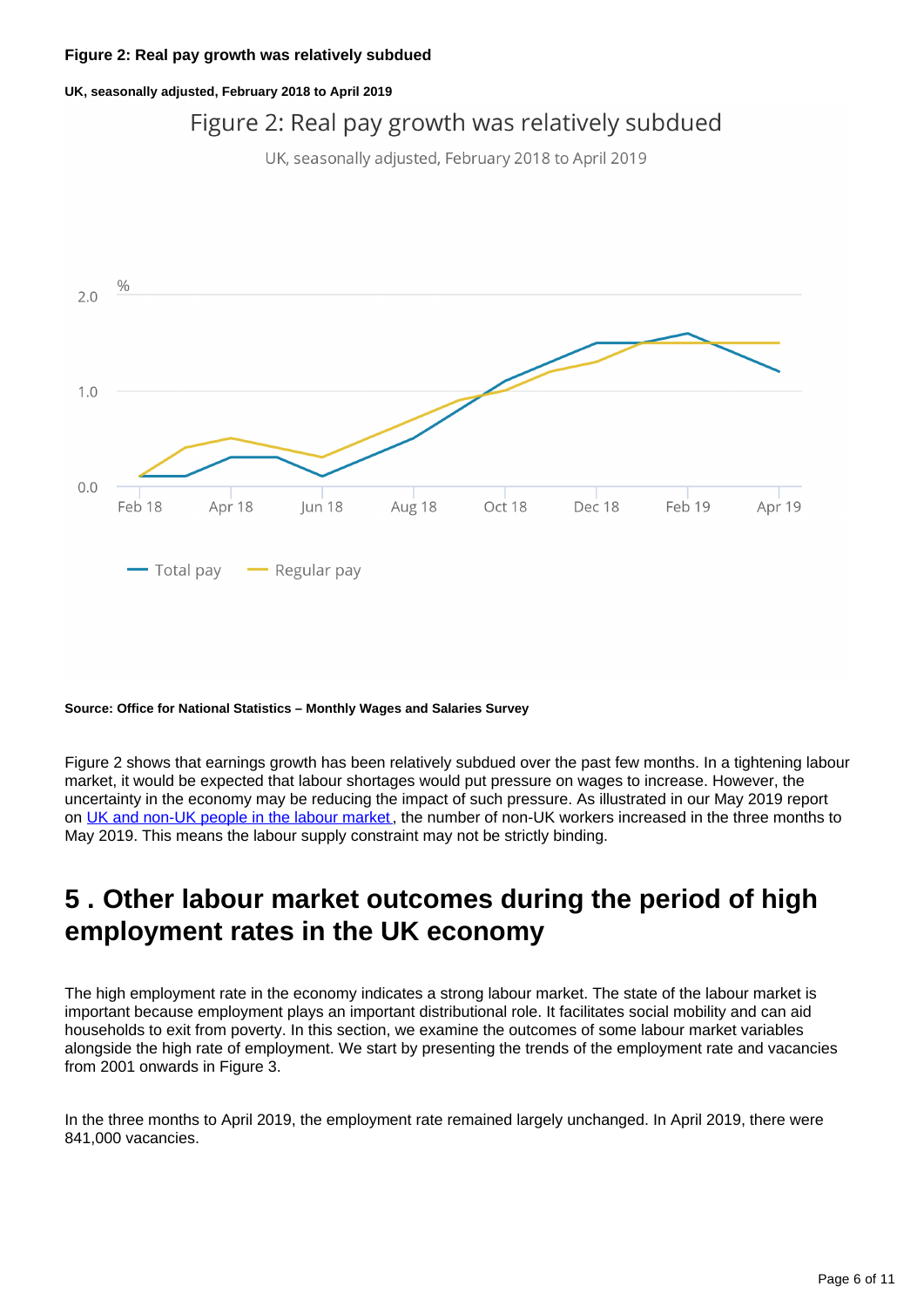### **Figure 3: The employment rate and vacancies have similar procyclical trends**

### **UK, seasonally adjusted, January to March 2001 to February to April 2019**

## Figure 3: The employment rate and vacancies have similar procyclical trends

UK, seasonally adjusted, January to March 2001 to February to April 2019



### **Source: Office for National Statistics – Labour Force Survey and ONS Vacancy Survey**

The employment rate and vacancies track each other closely. Both variables are procyclical to the business cycle. The employment rate has been on an upward trend since mid-2012, reaching a record rate of 76.1% in the period November 2018 to January 2019.

Vacancies started to increase from the period March to May 2009. They reached a peak of 861,000 in the period November 2018 to January 2019. In our [March 2019 labour market economic commentary,](https://www.ons.gov.uk/employmentandlabourmarket/peopleinwork/employmentandemployeetypes/articles/labourmarketeconomiccommentary/march2019) we discussed some of the implications of rising vacancies in the economy.

Underneath the high employment numbers lay mixed patterns of other labour market variables which, in part, indicate the unevenness of the benefits of the strong labour market. In this commentary, we analyse the patterns and trends of poverty and inequality. Other variables like trends of atypical employment including zero-hours contracts, growth in employment of older workers, the unionisation rate, falling under-utilisation of labour and growth in earnings will be examined in future commentaries.

### **Relative poverty has remained stable and absolute poverty has reduced**

The Department for Work and Pensions (DWP) publishes [analytical tables of households below average income](https://www.gov.uk/government/statistics/households-below-average-income-199495-to-201718) based on the Family Resources Survey. The survey covers financial years from that ending 1995 (April 1994 to March 1995) onwards. The analysis is based on income that has been adjusted for housing costs and for household size.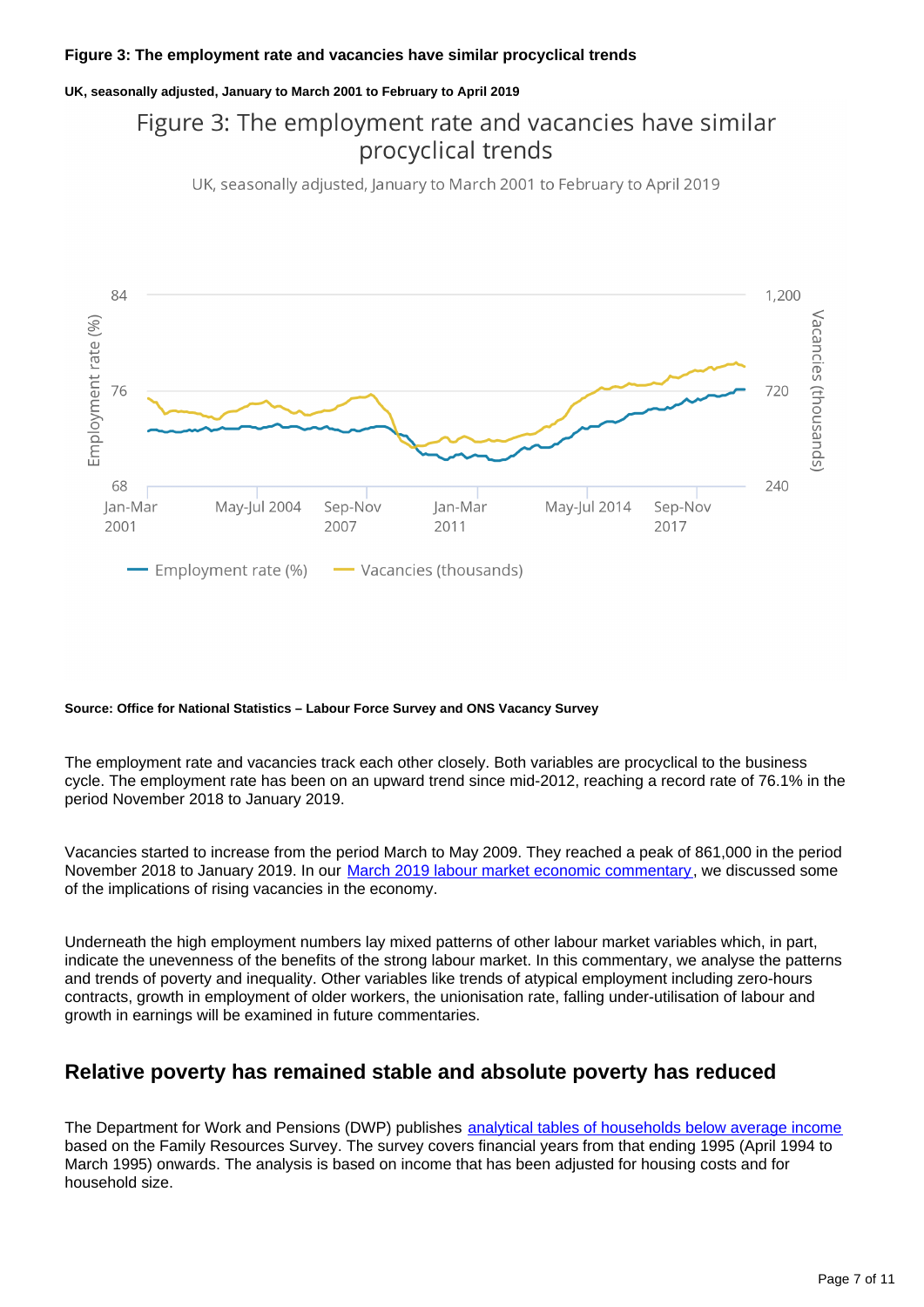A recent UN [report on poverty](https://undocs.org/A/HRC/41/39/Add.1) in the UK stated that poverty increased significantly recently due partly to in-work poverty, but the UK government did not agree with the report. Instead, the government argued that extreme poverty has been falling. The tables show that absolute income poverty decreased, but relative poverty had mixed results. Absolute income poverty is defined as income that falls below 60% of the financial year ending 2011 median income held constant in real terms. Relative income poverty is defined as income that falls below 60% of the contemporary median income.

The percentage of working-age adults in relative low-income households increased by 1 percentage point from 19% in the financial year ending 2003 to 20% in the financial year ending 2018. The percentage of working-age adults in absolute low-income households reduced by 3 percentage points from 21% in the financial year ending 2003 to 18% in the financial year ending 2018.

Absolute income poverty decreased among individuals in households where someone was disabled, but relative income poverty did not change. On child poverty, the data show that the percentage of children in relative income poverty marginally increased by a percentage point to 30% between the financial year ending 2003 and the financial year ending 2018. The percentage of children in absolute income poverty decreased by 6 percentage points to 26% over the same period.

Although the percentage of individuals in relative income poverty remained unchanged at 22% between the financial year ending 2003 and the financial year ending 2018, that of individuals in absolute income poverty reduced by 5 percentage points to 19% over the same period. From this analysis, it appears the greatest gains were against absolute poverty while relative poverty remained broadly the same.

### **The gap between the bottom quintile group and the rest has increased since 1994**

In terms of inequality, the Gini coefficient of income distribution after housing costs marginally reduced by 1 percentage point from 40% in the financial year ending 2010 to 39% in the financial year ending 2018. This means that although employment has been increasing, income inequality has largely stayed the same.

Analysis of the gaps between weekly incomes of quintile groups (which ranks equivalised household incomes of individuals after housing costs from lowest to highest, groups them into five categories (quintiles) and averages their income) in Figure 4 shows that the gap between the first and second quintile groups (that is, Quintile 2 minus Quintile 1) increased between the financial years ending 1995 and 2018. This indicates growing inequality between the bottom 20% of households and the next 20%.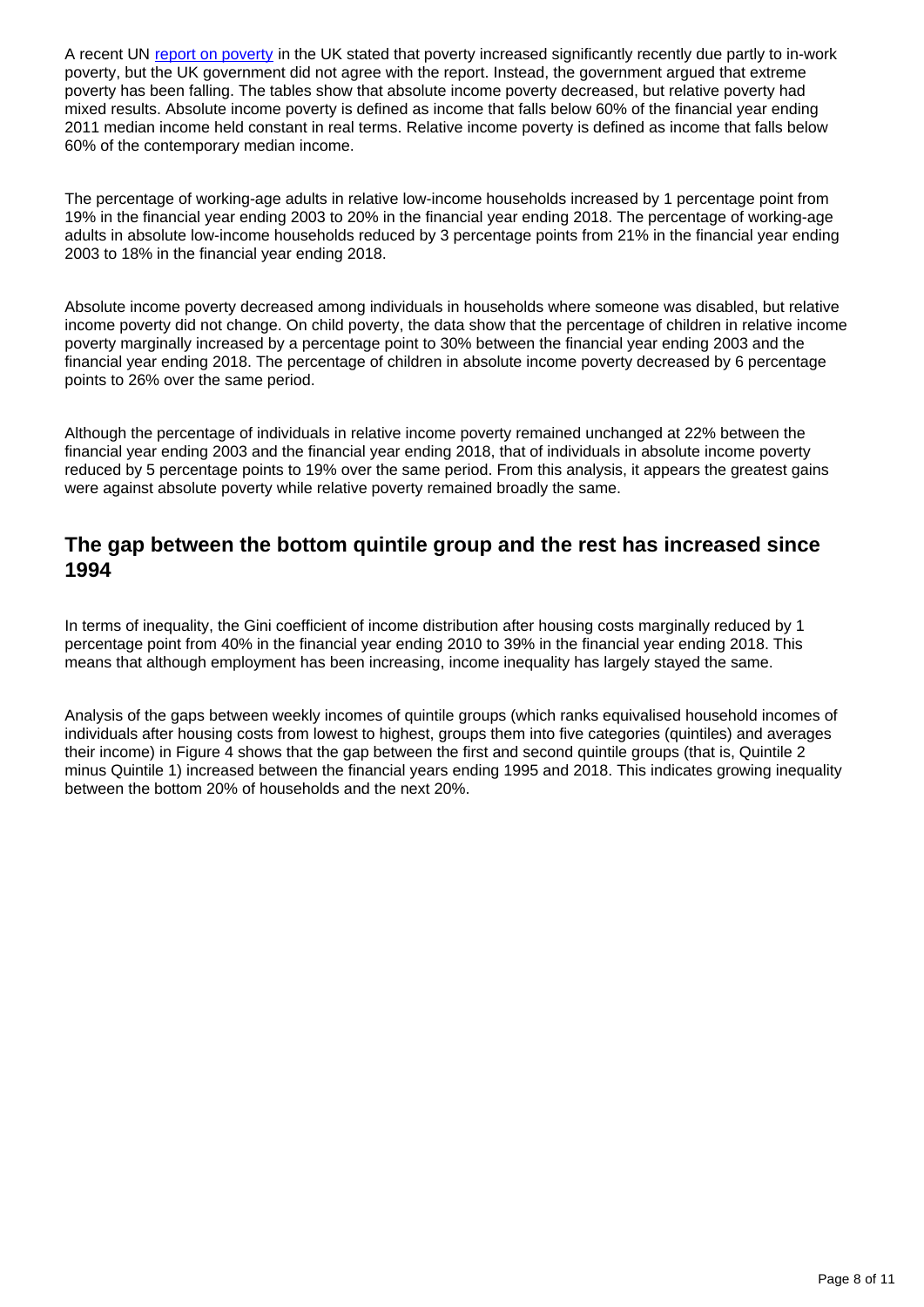**Quintile gaps, UK, financial years ending 1995 to 2018**

## Figure 4: The gaps between income quintiles has been increasing

Quintile gaps, UK, financial years ending 1995 to 2018



### **Source: Department for Work and Pensions – Family Resources Survey**

The gap between the second and third quintile groups (that is, Quintile 3 minus Quintile 2) also increased over the study period. The gap between the first and second quintile groups increased at a faster rate than that between the second and third quintile groups between the financial years ending 1995 and 2004. However, from the financial year ending 2005 onwards, the Quintile 2 minus Quintile 1 and Quintile 3 minus Quintile 2 gaps had similar trends, with the Quintile 2 minus Quintile 1 gap exceeding the Quintile 3 minus Quintile 2 gap for most of the period. This indicates that the second quintile group experienced faster income growth from 2003 onwards and this helped to improve the household income position of that quintile relative to the other two quintile groups.

The gap between the third and fourth quintile groups (that is, Quintile 4 minus Quintile 3) increased over the period of analysis. From the financial year ending 2009 onwards, the gap was relatively unchanged. The gap between the fourth and the fifth quintile groups (that is, Quintile 5 minus Quintile 4) increased between the financial year ending 1995 and the financial year ending 2009, and it became unchanged thereafter. The widening gaps indicate growing inequality between the quintile groups.

In addition to the gaps between quintile groups, we can perform comparative analysis of the growth of the incomes of the quintile groups. We generate indices of the average incomes of the quintile groups and analyse the trends over time. The indices are illustrated in Figure 5.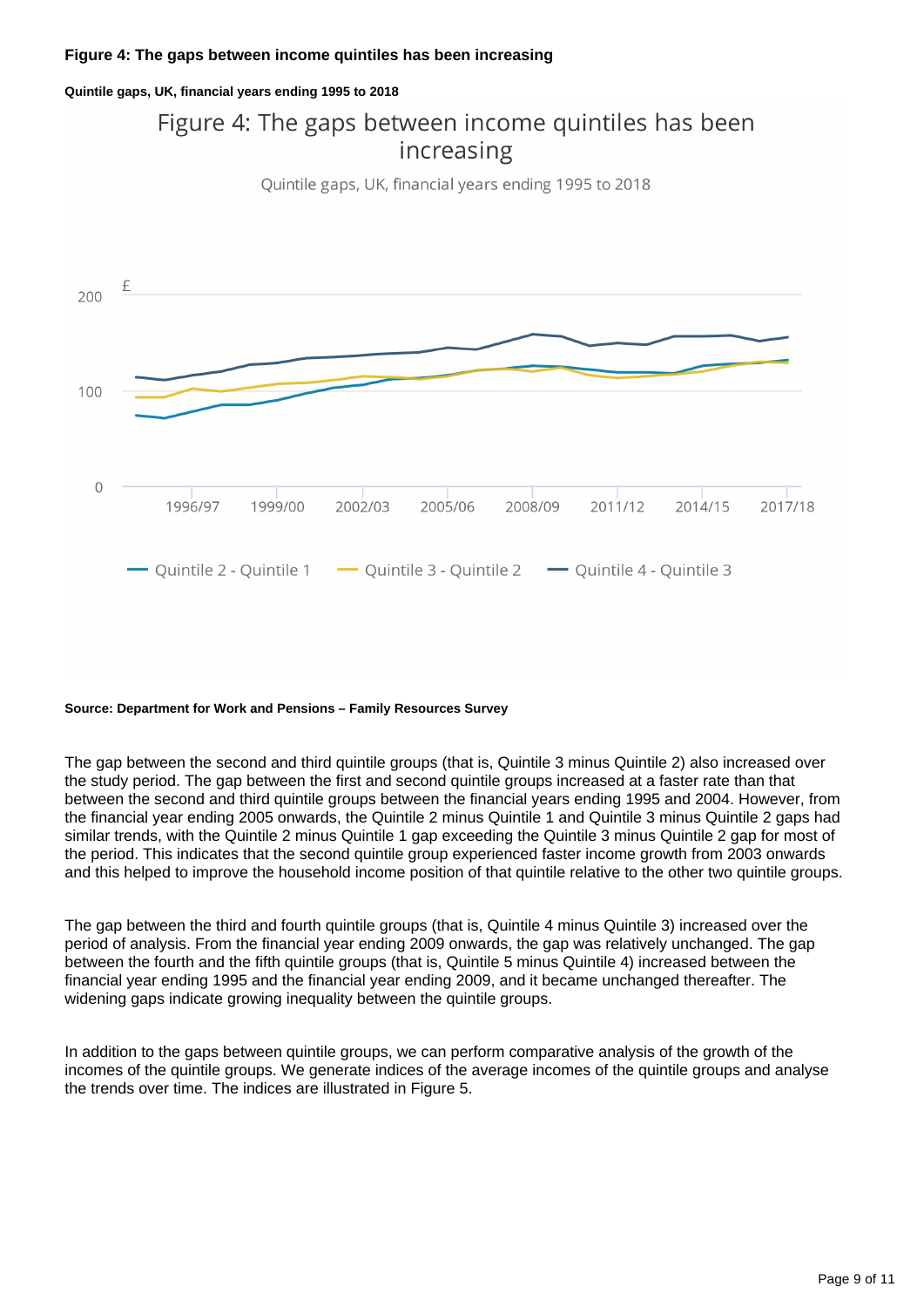### **Figure 5: Average income for the second quintile grew fastest and that of the first quintile slowest**

### **UK, quintile indices (financial year ending 1995 = 100), financial years ending 1995 to 2018**

## Figure 5: Average income for the second quintile grew fastest and that of the first quintile slowest

UK, quintile indices (financial year ending 1995 = 100), financial years ending 1995 to 2018



#### **Source: Department for Work and Pensions – Family Resources Survey**

Figure 5 shows that the second quintile group experienced the highest income growth between 1994 and 2018. This narrowed the level of inequality between itself and higher quintile groups.

The third quintile group had the second-highest income growth during the reference period. The fourth quintile group average income performed worse than the average incomes of the second, third and fifth quintile groups. This indicates an income squeeze in the upper-middle section of the income spectrum and growing inequality at the bottom of the income distribution. The latter is because the lowest quintile group had the lowest average income growth, which enhanced inequality between itself and higher quintile groups. In other words, the growth in employment and incomes have been least beneficial to households at the lowest level of the income spectrum. This appears to tally with some of the findings of the UN [report on poverty in the UK](https://undocs.org/A/HRC/41/39/Add.1).

Our analysis of persistent poverty<sup>1</sup> in the UK and EU based on 2017 data shows that persistent poverty rates in the UK in 2017 were comparable with the rates in 2008.

### **Notes for: Other labour market outcomes during the period of high employment rates in the UK economy**

1. Persistent poverty is defined as experiencing relative low income both in the current year and at least two out of the three preceding years.